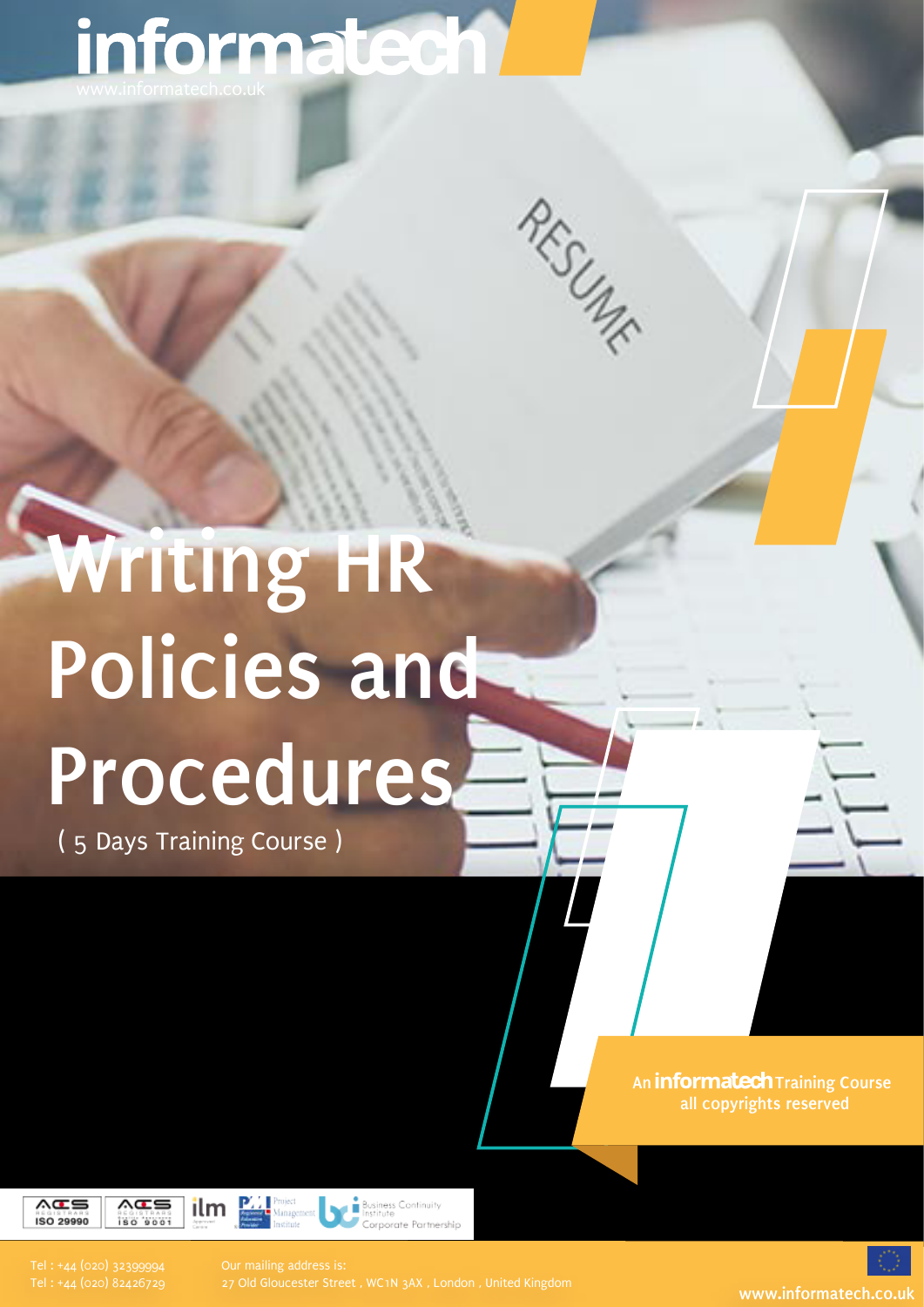# *informatech*

# **Why Attend**

Writing human resources policies and procedures is both an art and a science. Historically, human resources departments have resorted to outsourcing this function to professionals who have specialized in this arena. This course will equip you with the knowledge and skills you need to complete this challenging task in-house. If you still decide to outsource this activity, you will benefit from this course by learning how to ensure the policies and procedures produced by the third party are written in the right manner for your organization.

### **Course Methodology**

The course is workshop-based consisting of brief presentations by the consultant followed by numerous case studies and team based-activities. The course also relies on round table discussions and presentations of work completed to ensure learning and retention of knowledge.

### **Course Objectives**

# **By the end of the course, participants will be able to:**

List all human resources functions and responsibilities and identify their contributions to organizational success Explain the difference between policies, processes and procedures Apply appropriate HR policies and procedures writing techniques Describe the purpose and usefulness of human resources policies and procedures Develop human resources policies and procedures

### **Target Audience**

Professionals working in human resources planning or human resources administration who are directly responsible for developing HR policies and procedures. This course is also suitable for human resources managers who wish to sharpen their skills in writing HR policies and procedures.

# **Target Competencies**

Human resource management Policies and procedures Business writing System thinking Flowchart development Human Resources Management Systems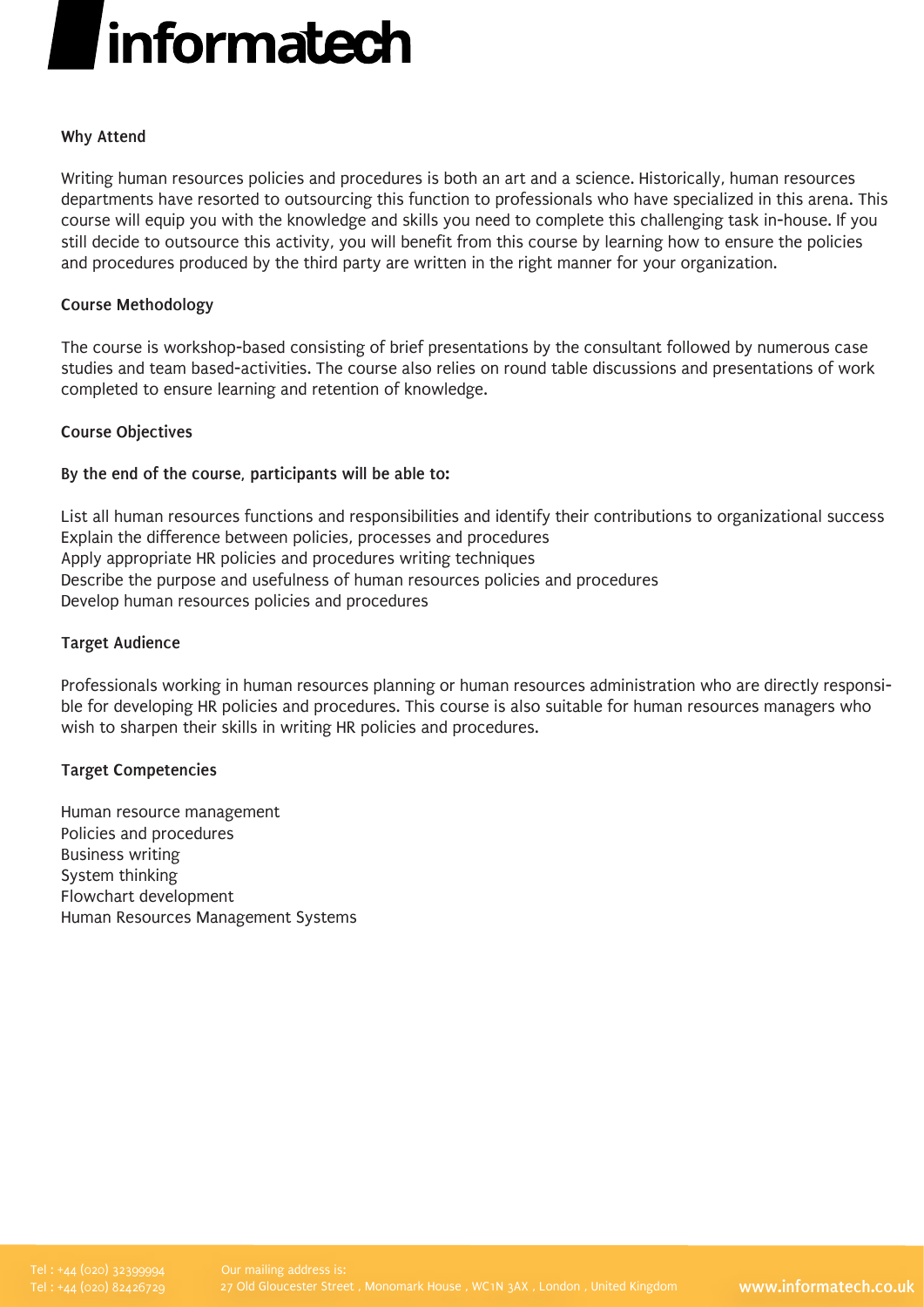# *informatech*

# **Course Outline**

### **Human resources management**

Towards a modern definition The main functions in HR management Competency-based HR management HR deliverables: a model for multiple roles HR as business partner HR competencies: moving from traditional HR to strategic HR

# **The strategic role of human resources**

The evolution of HR into a strategic function Steps to building the strategic role of human resources Policies and procedures as the cornerstone in strategizing human resources

### **Basic writing tips**

Writing in an impersonal style Organizing paragraphs and sentences Using simple, specific and positive language Using active verbs Applying easy and effective grammatical rules The gunning fox index for writing complexity

# **Human resources policies and procedures**

Nature and importance of policies and procedures Policies versus procedures Why are HR policies and procedures required? Expressing values in HR policies and procedures Importance of statutory inclusions Formulating HR policies and procedures A partial list of policies Contents and sections of a policy Practical policy writing activities